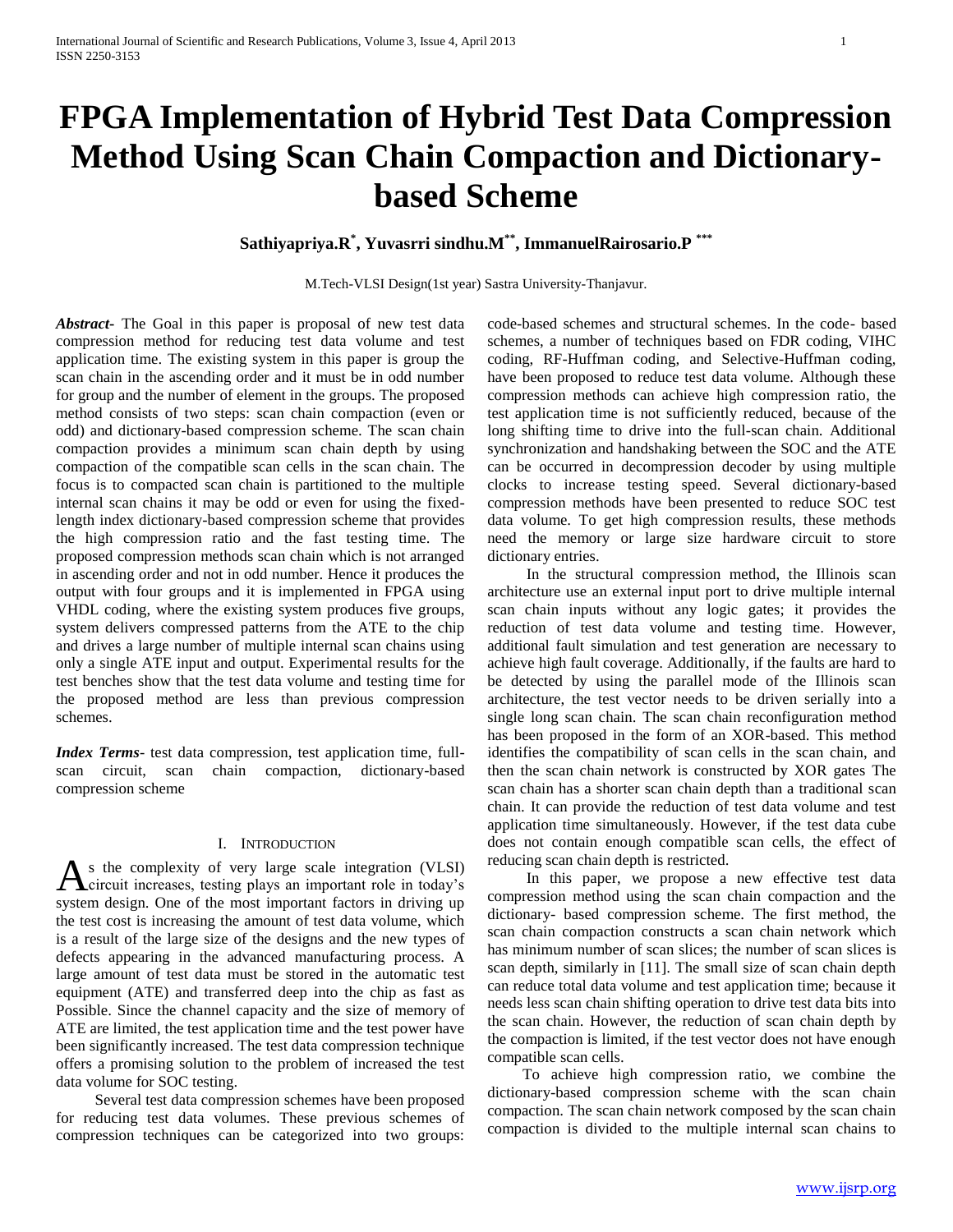reduce the scan shifting time using the dictionary-based compression scheme. The decoder of proposed dictionary-based scheme drives the test vector in to the whole multiple internal scan chain inputs at the same time, as it can help to reduce the test data volume and test application time. The hardware overhead can be kept reasonable size because we use the dictionary which has fixed-length indices and the small amount of the index entries which are already compressed by the scan chain compaction. The proposed compression scheme uses the test data vector generated by the traditional ATPG and delivers high compression ratio and fast application test while retaining the original faults coverage without any additional fault simulation and test generation. The proposed compression architecture is implemented with only one single scan-in and scan-out pin externally, although the multiple scan chains are consisted internally. Experimental results for large ISCAS-89 benchmark circuits show that proposed compression method could reduce test data volume and test application time significantly.

#### II. OVERVIEW OF PROPOSED SCHEME

#### **A. Definitions:**

 To present the proposed test data compression algorithm simply, several definitions are used

 **Definition 1.** Scan Frame: A scan frame is a vector of inputs applied to the same scan cells in each test pattern,

Which contains the number of 0s, 1s and don't-cares (Xs).

 **Definition 2.** Direct compatible: If scan frames of two scan cells in the scan chain never receive conflicting binary values in totality for the same test cube, these two scan chain are direct compatible, and can be driven the same test data.

 **Definition 3.** Inverse compatible: If scan frames of two scan cells in the scan chain never receive identical binary values in totality for the same test cube, these two scan chain are inverse compatible, and can be driven the same test data by inserting inverter on the scan path.

## **B. Overall algorithm of the proposed scheme:**

 The overall framework of our compression scheme for scan based on circuit is shown in Fig. 1. The proposed scheme uses the test data cube of the full-scanned circuit, the test cube is generated by traditional ATPG without any additional fault simulation and test generation. Since the test vectors generated by the ATPG have large number of don't care bits, there are many compatible or inverse compatible scan cells in the fullscanned circuit. All compatible or inverse compatible scan cells are identified



Fig. 1 Overall framework of the proposed scheme

and composed to groups of scan cells which have same test values for all test vectors. To find the maximal number of scan cells in a group, the conflict graph for all scan cells is used. The scan chain can be constructed to the compacted scan chain network using the conflict graph of scan cells. The compacted scan chain network has a shorter scan chain depth than a conventional scan chain. The short scan chain depth can provide the reduction of the test data volume and test application time simultaneously. Although the scan chain is compacted to the scan chain network with short scan depth using the conflict graph, the reduction of scan chain depth is limited when the test vector does not have enough compatible scan cells. To alleviate this limit and achieve high

 Compression ratio, the new dictionary-based compression scheme is combined with the scan chain compaction. To use the dictionary-based compression scheme, the compacted scan chain network is divided to the multiple internal scan chains. Each slice vector of the multiple internal scan chains is driven into the all scan chain inputs at the same time. The slice vector has a fixed length and which is a symbol of the dictionary. The symbol is encoded to the fixed length dictionary index that is shorter than the length of the symbol. Therefore the proposed dictionarybased compression is the vertical compression that presents not only the reduction of the test data volume and application time but also the use of only a single ATE channel. The original test vector TD can be compacted and encoded to the significantly compressed test vector TE by combining the scan chain compaction and the dictionary-based compression scheme.

# III. SCAN CHAIN COMPACTION

 The proposed scan chain compaction methodology aims at constructing a scan network with minimum scan depth. Such a solution perfectly exploits the structural relationship between scan cells to deliver the highest compression ratio while retaining the original faults coverage. There are many scan cells which are direct or inverse compatible with other scan cells in the full scan chain. These scan cells compose the compatible scan cell group,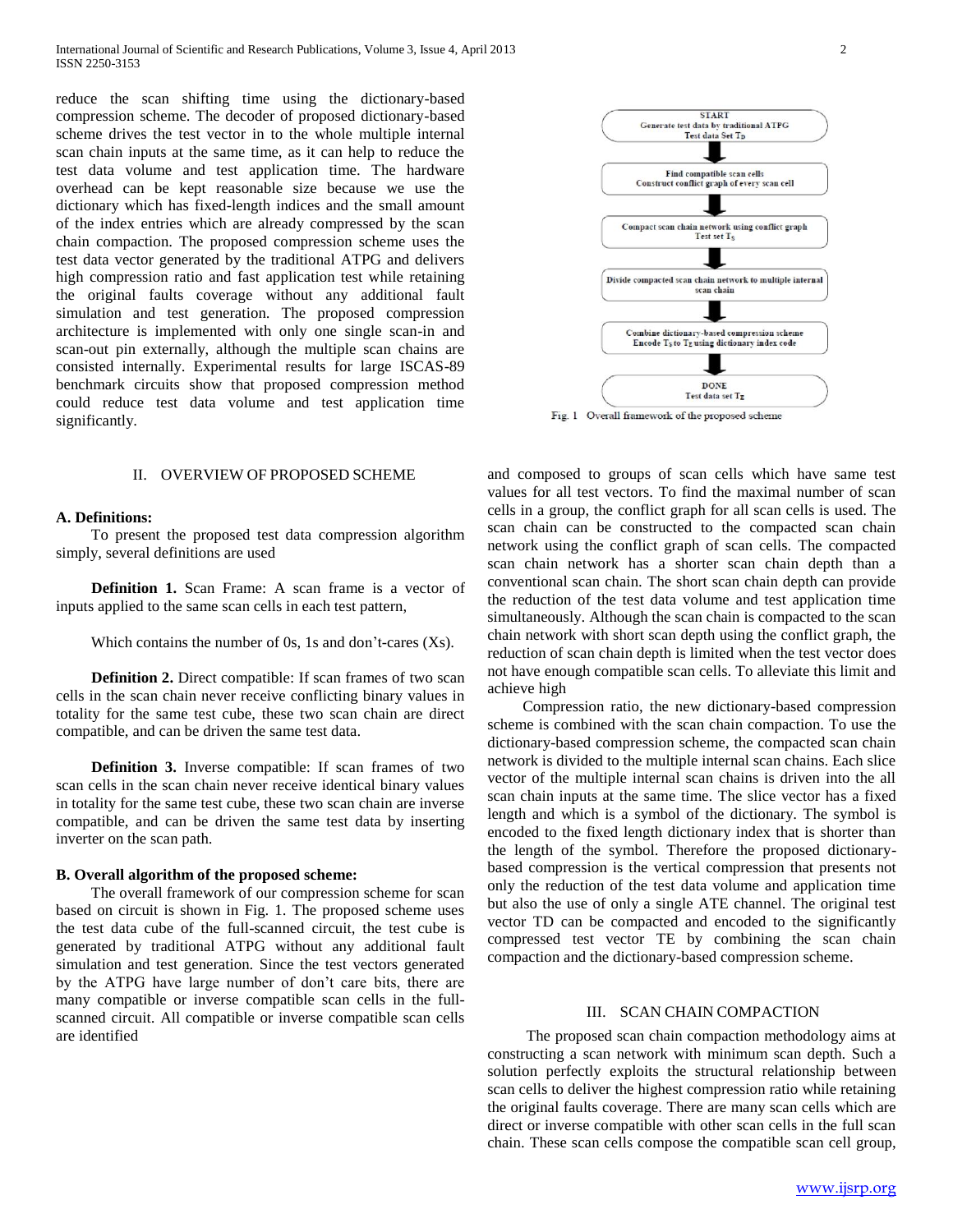all scan cells in the same group are always driven identical bits (direct compatible) or never identical bits (inverse compatible). All scan cells in the same group can be injected the same test data value at the same clock cycle. Therefore the compacted scan chain network can be constructed and each compatible scan cell group becomes one depth of the scan chain network.

| Scan in |                                                    |              |   |                |          |   |   |   |   |                                                                   |
|---------|----------------------------------------------------|--------------|---|----------------|----------|---|---|---|---|-------------------------------------------------------------------|
|         |                                                    |              |   |                |          |   |   |   |   | — F1 — F2 — F3 — F4 — F6 — F5 — F8 — F0 — F10 — F11 — F12 — F13 — |
|         |                                                    | 0            | 0 | 0              | 0        | 0 | χ | X | X |                                                                   |
|         |                                                    | 1            |   | χ              | 1        | 0 |   |   |   |                                                                   |
| T3      |                                                    |              |   | X              | $\Omega$ |   |   | χ |   |                                                                   |
| T4      |                                                    | $\mathbf{1}$ |   | $\overline{1}$ |          |   |   |   |   |                                                                   |
| T5      |                                                    |              | 1 | N              |          | X | χ |   | X |                                                                   |
|         | Fig. 2 Sample of single scan chain and test vector |              |   |                |          |   |   |   |   |                                                                   |

 The scan network expands and compacts depending on the compatible scan cell group sizes resulting of varying numbers of scan cells. To construct the scan chain network, the types of expansion and compaction mechanisms within the scan network are defined.



Fig. 3 Conflict graphs for scan cells in Fig 2.

 The expansion mechanism in the form of a fan-out network allows in scan cells within the compatible scan cell group to always receive identical bits, although the group sizes may vary. The expansion expands the test data value from a single scan-in pin or small size groups to the large size groups with the fan-out network. The compaction mechanism uses XOR gates to compact the test data value from the larger size group to the next smaller size group. A series of such expansions and compactions construct the compacted scan chain network between a single scan-in and scan-out pin. The number of the compatible scan cell groups between scan-in and scan-out pins constitutes the scan depth, and as many shift cycles will be required for each test vector. We present two rules on group sizes to ensure the delivery of always identical bits to the scan cells within the same group, and avoid certain aliasing problem in the expansion and compaction mechanisms. First, XOR gates with only an odd number of inputs are used to compact a group into the subsequent group to avoid constant value of generation by the XOR gates. Secondly, the number of outputs of every expanding fan-out should be odd in order to avoid self-aliasing According to these two rules, each compatible scan cell group should consist of an odd number of scan cells. To achieve the highest compression ratio, the number of depth in the scan chain network is minimized, that depends on the number of compatible scan cell groups. The conflict graph is used to construct the most compact scan chain network. The conflict graph represents the relationship between scan cells for all scan cells in the scanned circuit. The vertices of the graph represent each scan cell, an edge between two vertices exists if and only if two scan cells corresponding to the vertices are incompatible that means these two scan cells cannot belong to the same group. Fig. 3 shows the conflict graph for all scan cells of the single scan chain in Fig. 2.As mentioned in Section II, scan-cell compatibility can be the form of direct or inverse compatibility. Although the proposed method so far has concentrated on the direct compatible case, inverse

 Compatibility is also equally beneficial. If two inverters are inserted into the scan path, the inverse compatible can still be treated as compatible.



| T <sub>1</sub> |  |  |
|----------------|--|--|
| T <sub>2</sub> |  |  |
| T <sub>3</sub> |  |  |
| T <sub>4</sub> |  |  |
| T <sub>5</sub> |  |  |

**Fig.5.sample of constructed scan chain network**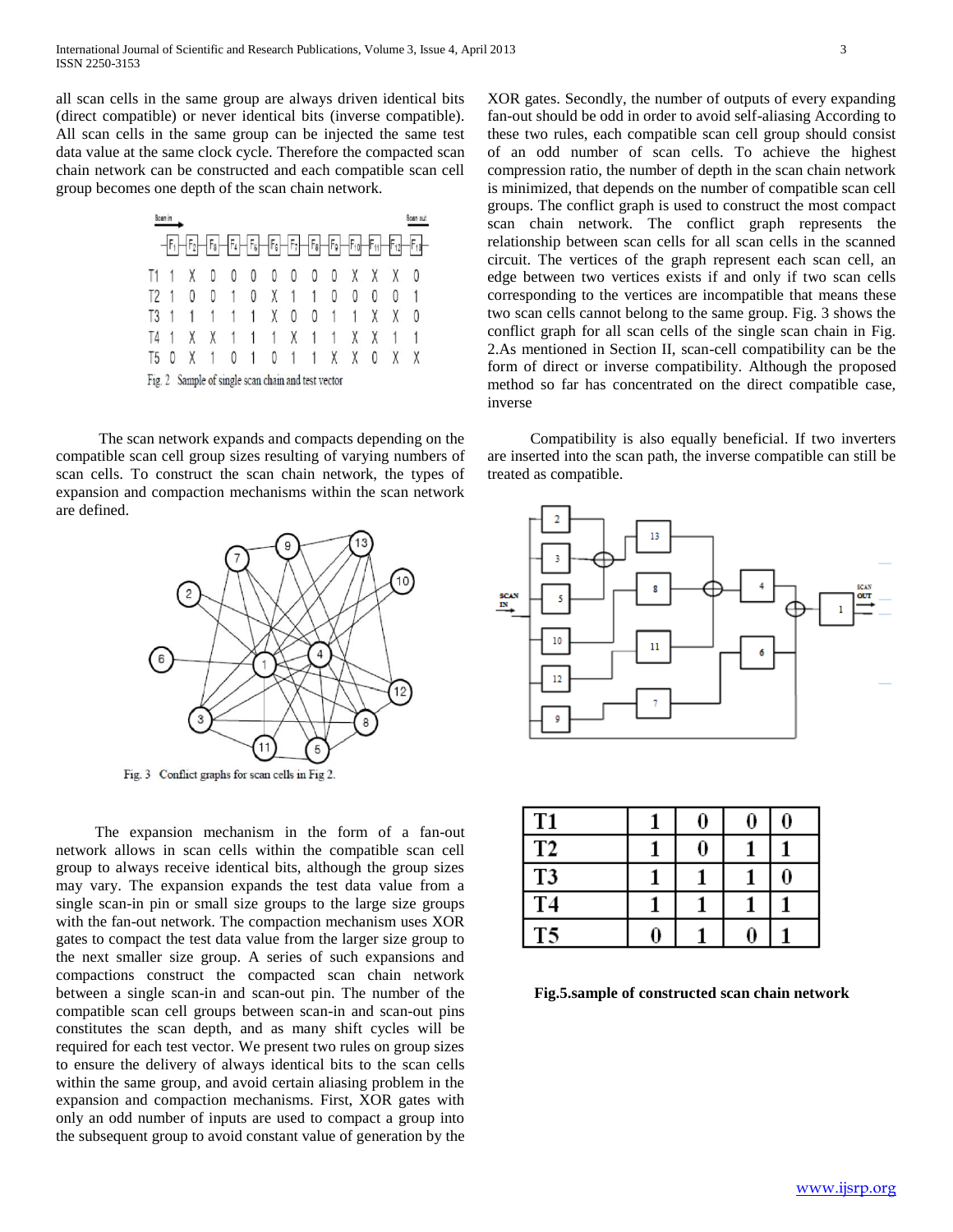Then we construct the conflict graph of these scan cells showed in Fig. 3 to find the compatible scan cell groups by the use of matching lines, {F2, F3 F5, F9, F10, F12}, {F7, F8, F11, F13}, {F4, F6}, {F1}. These ordered scan cell groups are stitched via expanding fan-outs and compacting XOR gates, the sample compacted scan chain network produced by the proposed scheme are given in Fig. 5. The compacted scan network in Fig. 5 reduces the depth of scan chain from 13 to 4, then the test data volume is reduced to 20  $(=4* 5)$  bits. Similarly, the test application time for each test vector is reduced from 13 clock cycles to 4 clock cycles. The area overhead of the compacted scan chain network is 3-input XOR gates that are used for the compaction mechanism.

# IV. DICTIONARY-BASED COMPRESSION SCHEME

 The compacted scan chain network, which is mentioned in the previous section, reduces the scan depth of the scan chain, and reduces the test cost. However, if the test data cube does not contain enough compatible scan cells, the effect of the Short scan depth is restricted. Then we combine the dictionary- based compression scheme with the compacted scan chain network to achieve the high compression ratio and the fast application time. To address the dictionary-based compression scheme, the compacted scan chain network which has a single scan-in and single scan-out, is partitioned to the multiple scan chains. We divide the scan network to proper number of scan chains, and balance the depth of each scan chain. If the scan chains are unbalanced, additional dummy scan cells are inserted to make that all the scan chains have the same scan depth. The multiple scan chain composed from the compacted scan chain network presents the reduction of the test application time, however the test data volume is unchanged and additional scan inputs and outputs are required. The hardware overhead for the dictionary logic is a weak point of the proposed scheme like other dictionary-based schemes. However, the hardware overhead can be kept reasonable size because we use a small amount of the test data vector which is already compressed by the scan chain compaction and the dictionary has fixed-length indices.

 The proposed dictionary-based compression scheme compresses the test data cube of the multiple scan chains in vertically. The decompress decoder of the scheme receives the compressed test data from the ATE, decompresses the compressed test data, and drives the test vector into the all multiple scan chain input at the same time, it can help to reduce the test data volume and test application time. Fig. 6 illustrates the block diagram of the proposed compression scheme dictionary-based test data compression scheme. In the scheme, an ATE scan-in is driven into the m multiple scan chains of the compacted scan network through the dictionary-based decoder.



Fig. 6 Illustration of the proposed compression scheme

 Each scan slice vector becomes an m-bits symbol, which is encoded to codeword. During the test application, the codeword is shifted into the decoder, after that m-bits symbol is immediately generated by the decoder and driven into the multiple scan chain inputs. The test responses shifted from each scan chain outputs can be compacted by using MISR or other techniques. The proposed decompression architecture assume a lto-m scan configuration, in which the number of internal scan chains is m times the number of external scan I/O pins, so significant reductions in the test data volume and test application time can be achieved. The dictionary logic is implemented by using the combination logic circuit. The size of dictionary depends on the length of dictionary index.

 Moreover, the proposed dictionary-based compression scheme does not require multiple clock cycles and additional synchronization and handshaking between the CUT and the ATE.

# V. CONCLUSION

 In this paper, we proposed an effective hybrid test data compression method using the scan chain compaction and the dictionary- based compression scheme. We have shown how proposed test data compression method can be used to reduce the test data volume and test application time for SOC. The Proposed compression method delivers compression patterns from the ATE to the chip and drives a large number of multiple internal scan chains using only a single ATE input and output. The test data volume is compressed twice with the scan chain compaction and the dictionary-based compression, then they can be achieved the highest test data compression ratio and the fastest application time. The proposed compression scheme does not require multiple clock cycles, additional synchronization, and handshaking between the circuit and the ATE. Experimental results for the ISCAS -89 test benches show that the test data volume and testing time for the additional synchronization, and handshaking between the circuit and the ATE. Experimental results for the ISCAS- 89 test benches show that the test data volume and testing time for the proposed